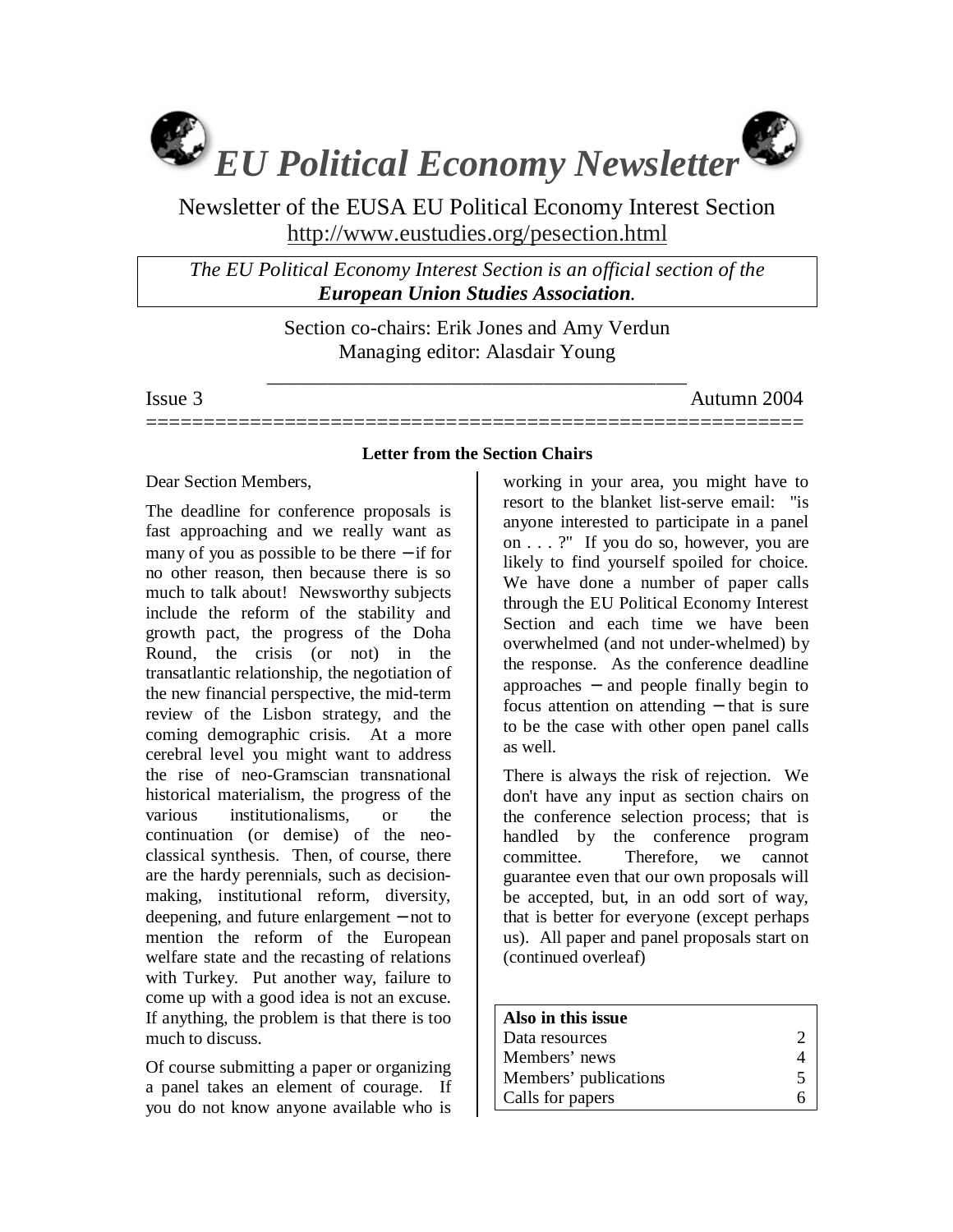much the same level playing field. Therefore, rather than worry about rejection, we advise you to focus on the requirements for the proposal and make sure to meet the deadlines. Beyond that, what matters is only that you do your best work.

We are not trying to get too preachy in this regard. But we are interested to see you in Austin. We have a lot to celebrate and a lot to talk about. The EU Political Economy Interest Section will have its second major publication – our edited volume on the political economy of European integration (Routledge, 2005) − to display and debate. Section members are sure to bring along their own publications, proposals, and research ideas as well. And we plan to hold elections for a new

leadership. So coming to Austin will make it easier for you to see what we have done, to get involved in what the group is doing, and to play a role in mapping the future of the interest section as a whole.

There are certainly a lot of interesting possibilities to explore − including new articles, new special issues, new volumes, and even new relations with the European Political Economy Review. But first things come first. For most of us, going to Austin means getting on the program. Getting on the program means putting in a proposal. And putting in a proposal means getting organized. Now. Because the deadline for submissions is fast approaching.

Best,

Amy and Erik

### Data Resources Review

=========================================================

#### infoBASE EUROPE

#### Tal Sadeh

infoBASE EUROPE is a UK-based commercial specialist news agency covering developments and legislation in European social, regional, employment, education, environmental and enterprise policy. It also covers European Union (EU) funding opportunities. infoBASE EUROPE provides a comprehensive news service and access to a database of background information with a userfriendly interface, available at www.ibeurope.com.

infoBASE focuses on five key policy areas. The first is Employment and Social Policy, which includes information on trade unions, industrial relations, gender equality and discrimination. The second key policy area is Regional and Environmental Policy, which covers urban and rural development, the structural

funds, and transport policy, among other topics. The third policy area – Economic and Enterprise Policy – encompasses economic statistics, industry policy, the internal market, and competition policy. The fourth and fifth areas are Education, Culture and Research Policy, and Institutional Developments and Enlargement. The latter areas includes topics such as the budget, migration and asylum. Information on calls for proposals and tenders is provided in the infoBASE web site as a sixth subject area.

The infoBASE Europe service supplies information in four basic formats. The main format is the Database Record. Each Database Record provides a summary of specific policy developments (roughly 400 words) and is color-coded in accordance with the key policy area. The other three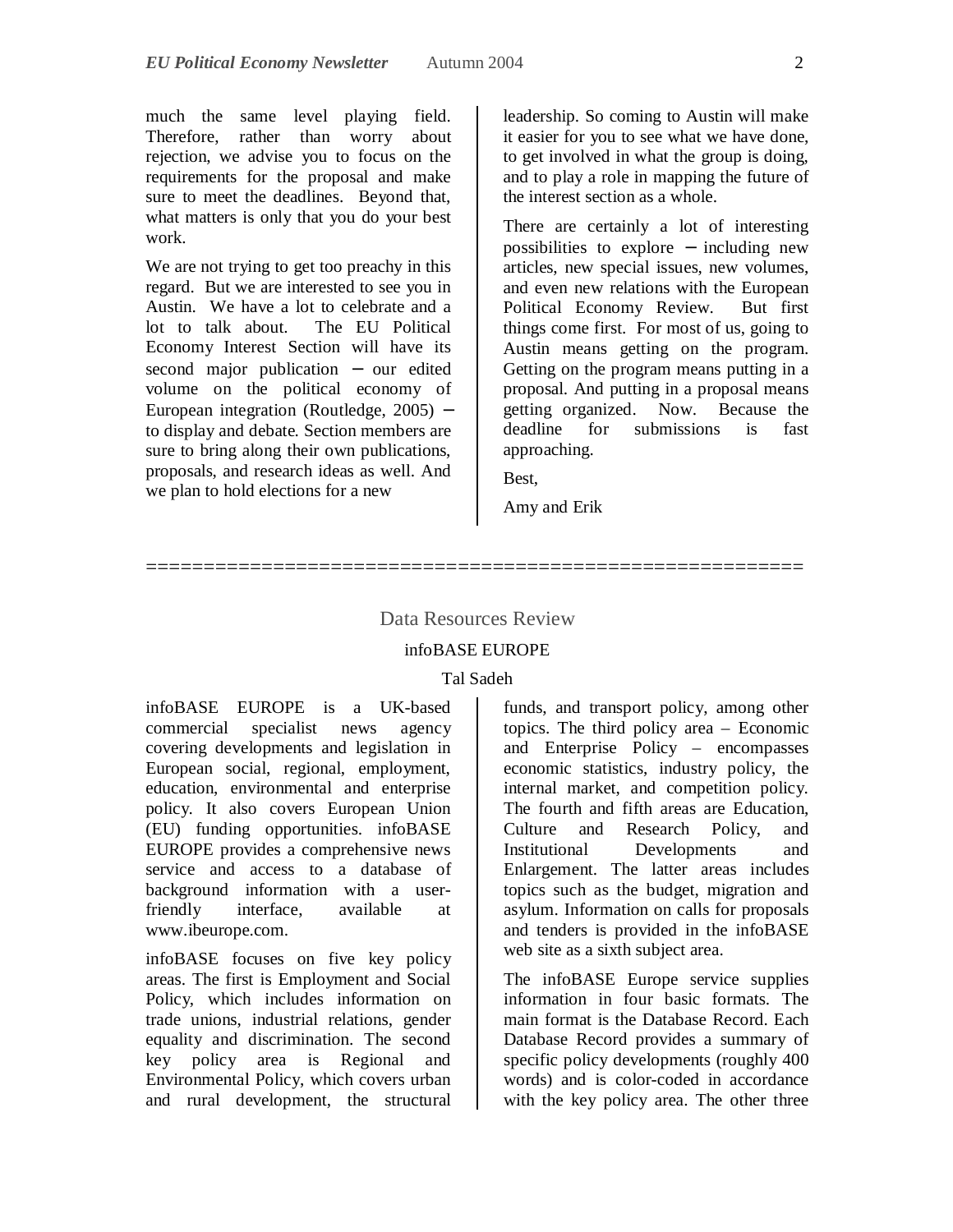information formats are Factsheets, Guides and Resource Documents, each a few pages long. Factsheets provide background information on a specific policy issue or EU program. Guides provide introductions to major EU developments such as the 2003 Intergovernmental Conference (IGC) and the Constitutional Treaty. Resource<br>Documents provide reprints from Documents provide reprints from important official documents and extracts from key statistical series. Relevant Database Records, Factsheets, Guides and Resource Documents are all linked to each other, as well as to source documents and external web sites.

Information in all four formats is accessible in two ways: The first is the infoBASE EUROPE Newslink weekly update service. A Newslink issue features six sections: Commentary, Feature, Database Records, Indexes, Guides and Newslink. Early 2004 Newslink Commentary (roughly 400-500 words) dealt with issues such as information technology's role in sustaining and strengthening democracy, the European Commission's Annual Policy Strategy, and Eurobarometer public opinion survey results. Feature sections provided focused information such as a detailed description of the Community Action Program to Promote Active European Citizenship, or Eurostat data on per capita gross domestic product, and human resources in member states' health sectors. The feature section of a month's first issue provides a timetable of EU institutions' meetings and sponsored conferences (also available from the homepage). The issue coinciding with a new presidency provides its six-month diary.

Newslink's Database Records section provides new records, sorted by the five key policy areas and calls for tenders. The Indexes section provides a list of all Subject Index Cards (SICs – see below), an index of Factsheets (between September 2000 and March 2004 there have been some 70 factsheets), and the Resources

index – a list of all items that appeared in previous Newslink Feature sections (since July 2002 there have been more than 100 featured items). The Guides section provides background information on the 2003 IGC, the Constitutional Treaty, a list of European acronyms (also available from the homepage) and a list of current calls for proposals and tenders. The Newslink section provides links to previous Newslink issues.

The second way to access infoBASE EUROPE's information is the SICs. More than 150 SICs allow users to focus on the particular subjects, such as employment, enlargement, regional policy, or the role of cooperatives in the European economy. A SIC provides a brief summary of the subject in question, links to key external web sites (mostly Commission sites, but also other official EU sites, as well as non-EU organizations), and a full list of, and access to, all relevant infoBASE EUROPE Database Records during the previous two years. Each Database Record provides a link to its SIC.

Newslink issues and SICs are fully integrated. Users can access a SIC from each issue of Newslink and access Newslink issues from each SIC. Access for non-subscribed users is limited to sixmonth old Newslink issues (access through the infoBASE EUROPE NEWSLINK SAMPLE COPY button in the homepage) and to parts of the current issue, which are posted on infoBASE EUROPE's homepage. Subscribers receive access to new issues of Newslink via e-mail each week, in addition to access to SICs and to their own homepage, which is regularly updated with all the latest news and links. Annual subscription rates for 2004 are  $\epsilon$ 250 for individuals,  $\epsilon$ 400 for organizations, but users are offered a onemonth free trial. infoBASE EUROPE claims to receive over 120,000 visits per year to its homepage.

According to infoBASE EUROPE its material draws on a range of sources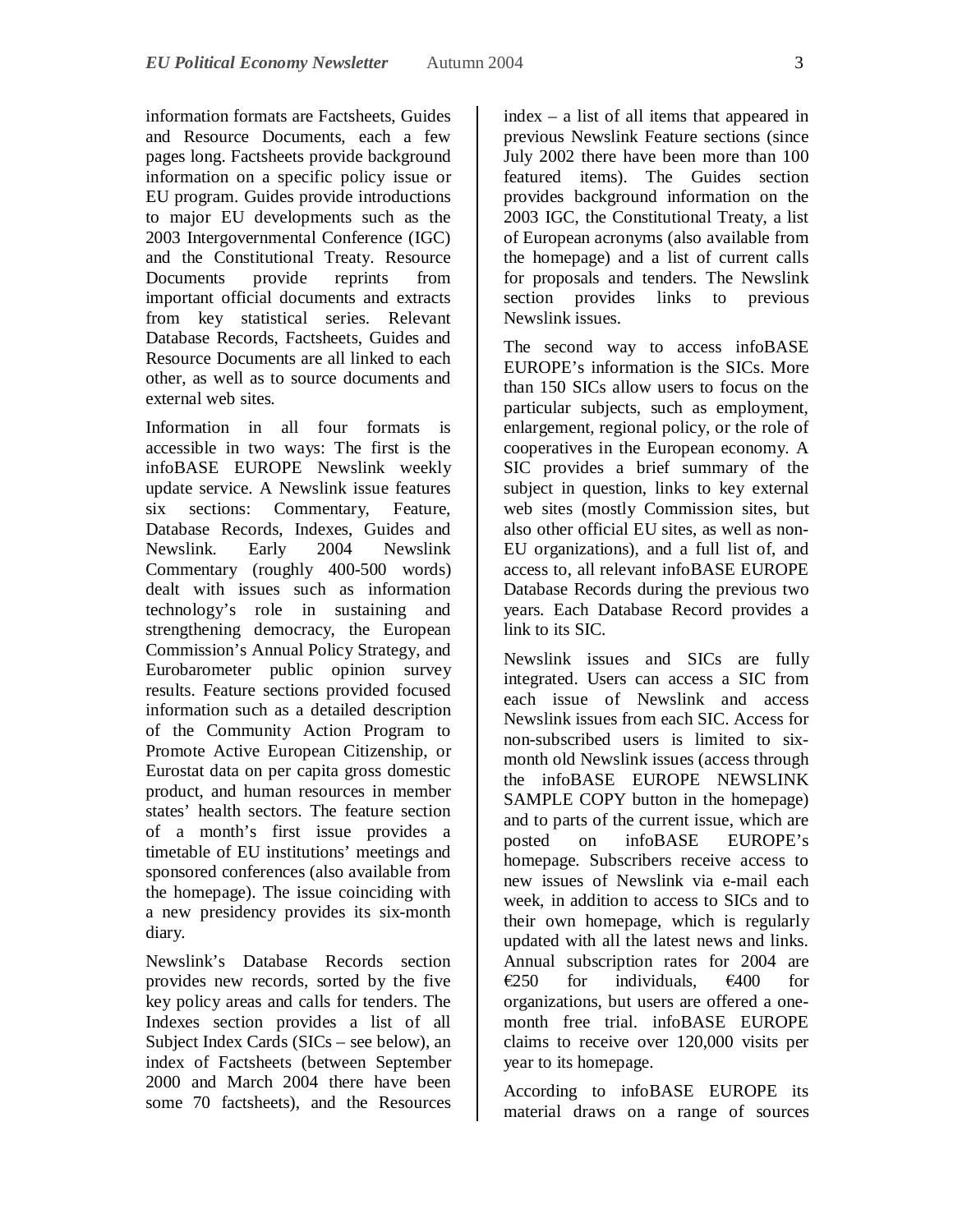including non-governmental organizations, but browsing through its web site pages its seems that the Commission dominates information and links. Commission sites are reliable sources of data, of course, but this dependency on otherwise publicly available sources is disappointing, as it diminishes infoBASE EUROPE's added value as a news agency. The Calls for Proposals and Tenders section includes Framework Program 6 (FP6) calls, but seems geared mostly to business or local community level funding opportunities. Academics would probably do better to search the FP6 web site directly. The advantage of infoBASE EUROPE for academics is mostly in the way the

information is organized. Information on infoBASE EUROPE's web site is indeed easily and conveniently accessed and covers a range of issues of interest to political economists. While using Commission sources, infoBASE EUROPE has it own agenda and (mostly liberal) priorities for sorting bits of information, and its commentary is written in journalistic and critical style. Rather than narrowly following legislative processes, information is supplied from a more public perspective. Its large pool of over 7,500 Database Records starting in January 1993 is a great asset. Try to get your librarian interested.

## Members' News

=========================================================

**Rafael Leal-Arcas** is an Emile Noel fellow at the Jean Monnet Center for International and Regional Economic Law and Justice, New York University School of Law for the academic year 2004-05.

**Patrick Leblond** has been appointed assistant professor of international business at HEC Montreal, the University of Montreal's business school

### **Deadline**

for submissions to the next issue

Monday 7 February 2005

Please direct all correspondence concerning the Forum and the Data Resources Review to the appropriate editor. All other correspondence to the Managing editor.

Tal Sadeh (Data Resources Review): **talsadeh@post.tau.ac.il**

Mary Farrell (Forum Editor): **mfarrell@cris.unu.edu**

Alasdair Young (Managing Editor): **a.young@socsci.gla.ac.uk**

In particular we are looking for:  $\Diamond$  Members' Recent publications (since this issue)  $\Diamond$  Members' news (since this issue)  $\Diamond$  Calls for papers (due dates prior to 31 March 2005)  $\Diamond$  Notice of forthcoming events (taking place prior to 30 April 2005)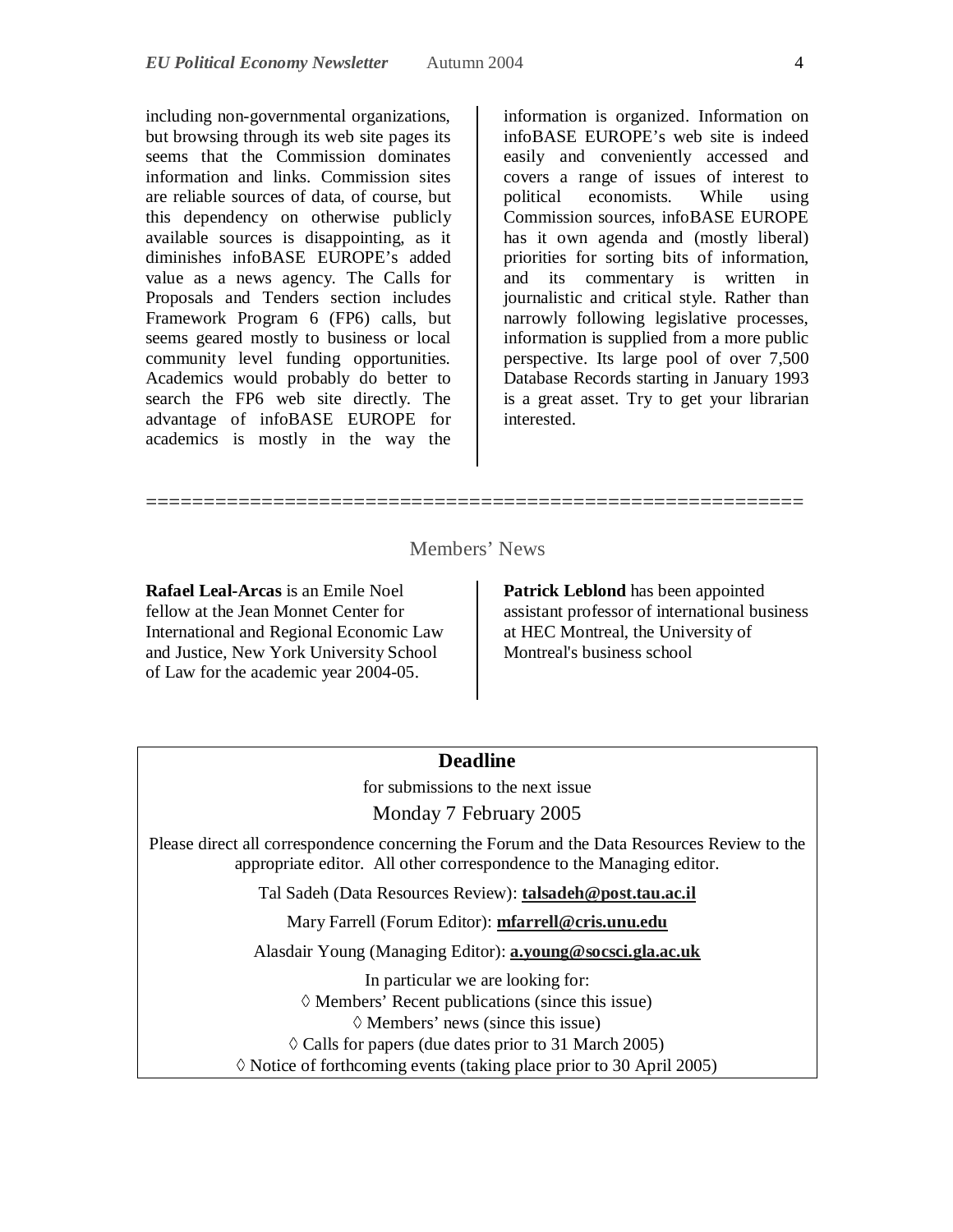=========================================================

**Rafael Leal-Arcas**, 'The EC in GATT/WTO Negotiations: From Rome to Nice - Have EC Trade Policy Reforms Been Good Enough for a Coherent EC Trade Policy in the WTO?' European Integration online Papers, 23 March 2004.

**Rafael Leal-Arcas**, 'The EU Decision-Making Process in EC Trade Policy: The Three Internal Tensions,' in F. Astengo and N. Neuwahl, (eds.), *A Constitution for Europe? Governance and Policy-Making in the European Union*, Vol. II, Collection Etudes Europeennes, Chaire Jean Monnet, Universite de Montreal, 2004, pp.132-156.

**Patrick Leblond**, 'Completing the Maastricht Contract: Institutional Handicraft and the Transition to European Monetary Union,' *Journal of Common Market Studies*, 42/3, 2004, 553-70.

Nicolas Bacon and **Erik Jones** (eds), **'**Industrial Relations Journal Annual Review of European Union Activities, 2003,' *Industrial Relations Journal*, 35/6, 2004.

**Erik Jones** (ed.), **'**The Transatlantic Relationship,' *International Affairs*, 80/3, 2004.

**Erik Jones**, **'**EU and Asia: Links and Lessons,' Michael Plummer and Erik Jones (eds), *Journal of Asian Economics*, 14/6, 2004.

**Erik Jones** and **Amy Verdun** (eds), *The Political Economy of European Integration: Theory and Analysis*, London and New York: Routledge, 2005.

**George Pagoulatos**, *New Political Economy: State, Finance and Growth from Postwar to EMU*, London and New York: Palgrave, 2003.

**George Pagoulatos**, 'Believing in National Exceptionalism: Ideas and Economic Divergence in Southern Europe,' *West European Politics* 27/1, 2004, pp. 43-68.

**George Pagoulatos**, 'Financial Interventionism and Liberalization in Southern Europe: State, Bankers, and the Politics of Disinflation,' *Journal of Public Policy*, 23/2, 2003, pp. 171-199*.*

**Alasdair Young**, 'The Incidental Fortress: The Single European Market and World Trade' *Journal of Common Market Studies*, 42/2, 2004, 393-414.

**Alasdair Young**, 'The EU and World Trade: Doha and Beyond,' in Maria Green Cowles and Desmond Dinan (eds), *Developments in the European Union 2,*  London and New York: Palgrave, 200-20.